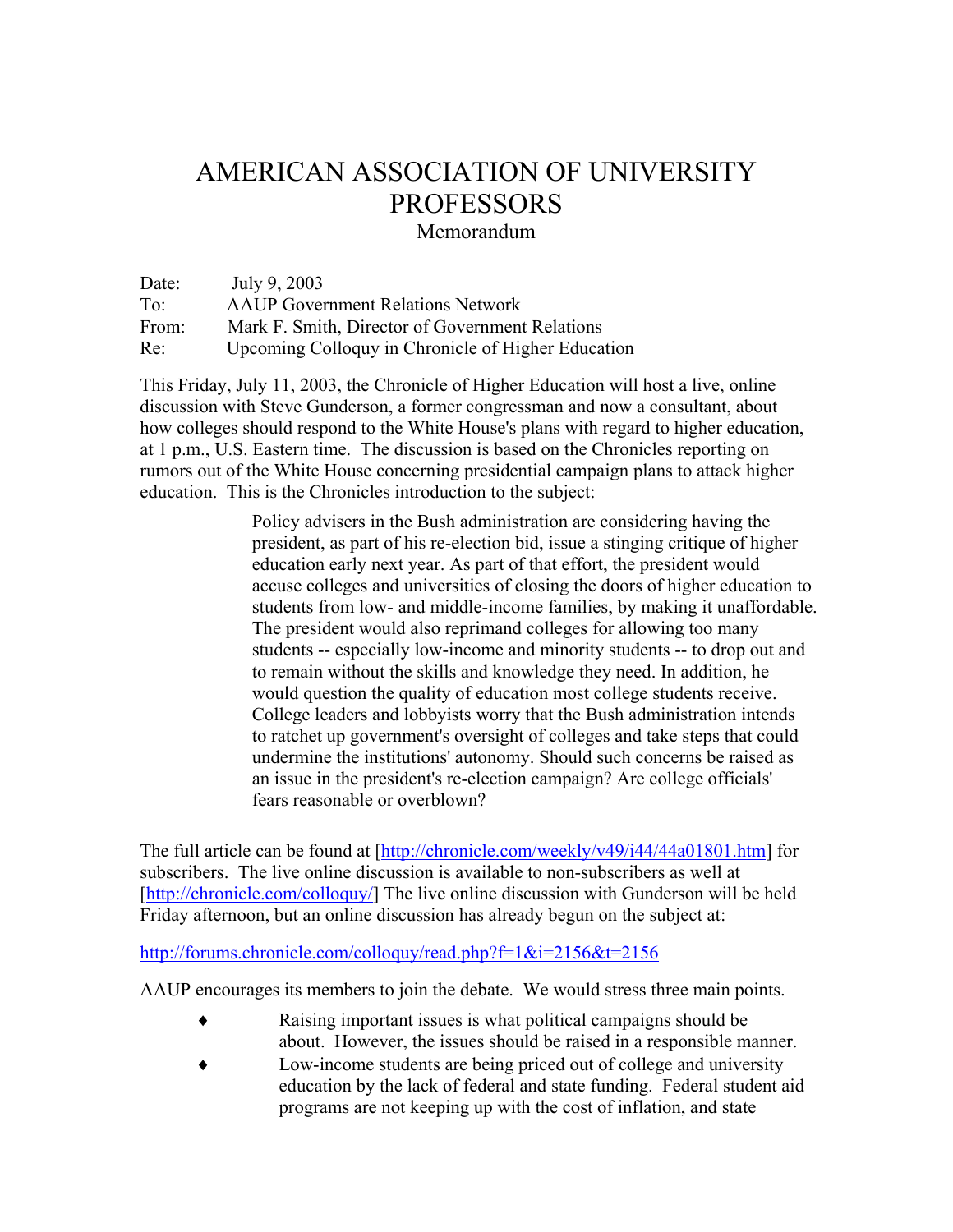support for higher education faces cutbacks in the wake of overall state budget crises. A higher proportion of the cost of education is therefore being pushed on to students and their families.

Increasing regulatory and centralized accountability measures for institutions of higher education will challenge states' autonomy and divert even more scarce resources into non-educational functions.

During the last reauthorization of the Higher Education Act, Congress established The National Commission on the Cost of Higher Education, which issued a report Straight Talk About College Costs and Prices in January 1998. The central finding of this report was that American higher education remains an extraordinary value. In addition, the report recommended a five point action agenda:

- strengthening institutional cost control;
- improving market information and public accountability;
- ♦ deregulating higher education;
- ♦ rethinking accreditation; and
- enhancing and simplifying Federal student aid.

At that time, the AAUP praised the report. The Commission found no easy scapegoats, no skeletons in the closet, and no fat cats to explain recent increases in college tuition. But the Commission did find real answers. It found that the withdrawal of public funds has resulted in the cost of education being shifted more to students and families. It found that many colleges, public and private, had been working hard to make college more affordable, and that, overall college costs had leveled off in the three years prior to the report.

The Chronicles portrait of the White Houses purported plans suggests that it will be moving in diametrically opposed directions to the Commission recommendations. The Administration is attempting to impose nationalized standards and mandated outcomes on higher education, along the lines of the already passed nationwide requirements in the No Child Left Behind legislation controlling elementary and secondary education. While it could be argued that the administration is simplifying Federal student aid by discouraging the direct loan program and removing quality control rules for student aid eligibility, the budget proposals it has submitted clearly is not enhancing those programs. At the same time the administration is touting accountability, it is weakening institutional controls by imposing new regulations on institutions.

In addition to general points about cost of college, the article points out that these subjects will be addressed by the Congress during the upcoming reauthorization of the Higher Education Act.

AAUP has created a Higher Education Act webpage where the Associations positions can be accessed. <http://www.aaup.org/govrel/hea/index.htm>. These include a pamphlet The Higher Education Act: A Faculty Perspective on

Reauthorization[[http://www.aaup.org/govrel/hea/HEAFinal.pdf\]](http://www.aaup.org/govrel/hea/HEAFinal.pdf) which amplifies the core group of themes, access, quality, diversity, and openness, which will guide our work on